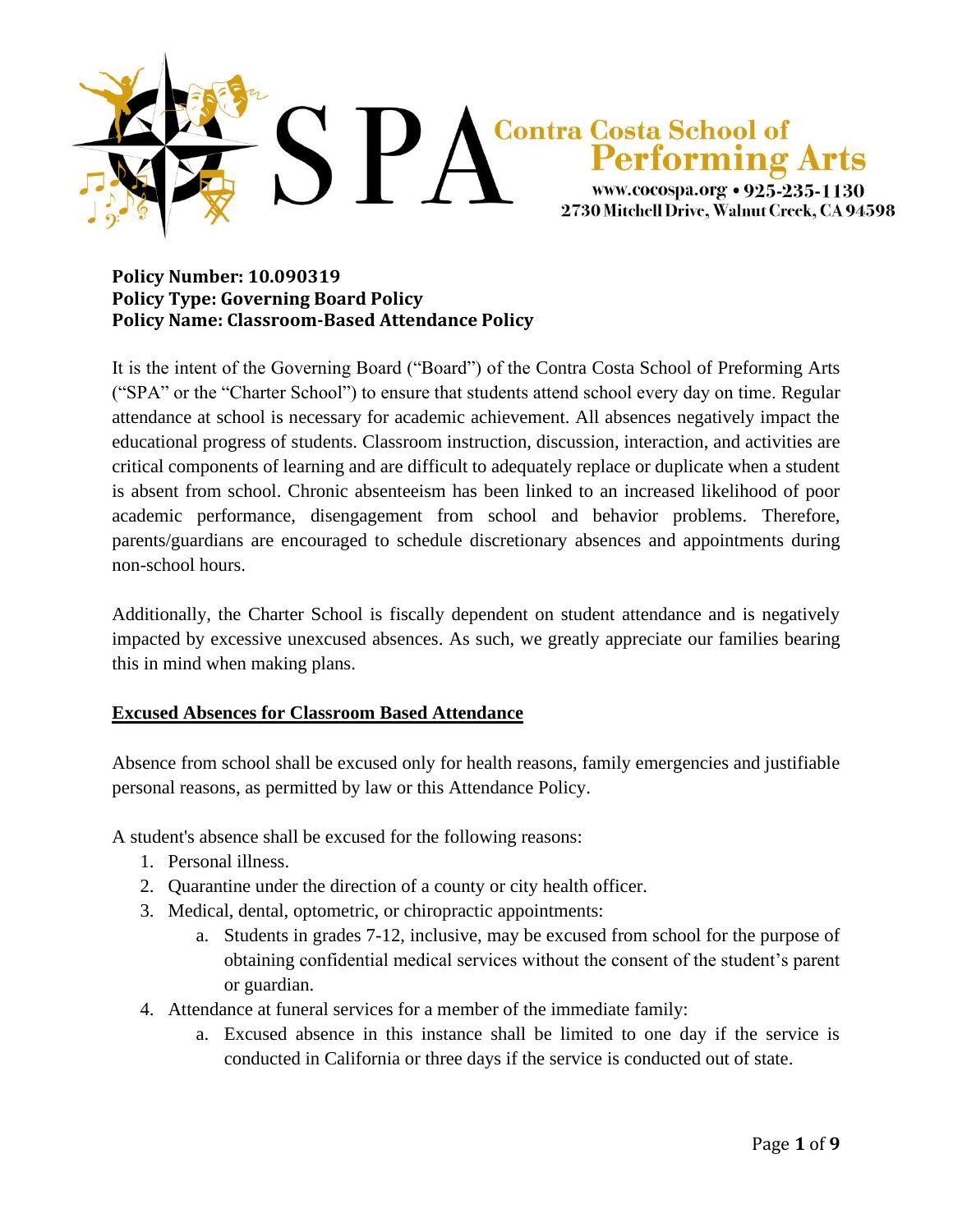- b. "Immediate family" shall be defined as mother, father, grandmother, grandfather, spouse, son/son-in-law, daughter/daughter-in-law, brother, sister or any relative living in the student's household.
- 5. Participation in religious instruction or exercises in accordance with Charter School policy:
	- a. The student shall be excused for this purpose on no more than four school days per month.
- 6. For the purposes of jury duty in the manner provide for by law.
- 7. Due to the illness or medical appointment during school hours of a child of whom the pupil is the custodial parent, including absences to care for a sick child for which the school shall not require a note from the doctor.
- 8. To permit the pupil to spend time with an immediate family who is an active duty member of the uniformed services, as defined in Education Code Section 49701, and has been called to duty for, is on leave from, or has immediately returned from, deployment to a combat zone or combat support position. Absences granted pursuant to this paragraph shall be granted for a period of time to be determined at the discretion of the Charter School.
- 9. For purpose of serving as a member of a precinct board for an election pursuant to Election Code Section 12302.
- 10. Attendance at the pupil's naturalization ceremony to become a United States citizen.
- 11. Authorized at the discretion of a school administrator, as described in subdivision (c) of Section 48260.

In addition, a student's absence shall be excused for justifiable personal reasons such as:

- 1. Appearance in court.
- 2. Attendance at a funeral.
- 3. Observation of a holiday or ceremony of his/her religion.
- 4. Attendance at religious retreats for no more than four hours during a semester.
- 5. Attendance at an employment conference, or attendance at an educational conference on the legislative or judicial process offered by a nonprofit organization upon written request by parent and approval by the Principal or designee pursuant to uniform standards established by the Board.

Family trips, vacations, etc. will be considered unexcused and can lead to your student being identified as truant.

## **Method of Verification**

When students who have been absent return to school, they must present a satisfactory explanation verifying the reason for the absence. The following methods may be used to verify student absences: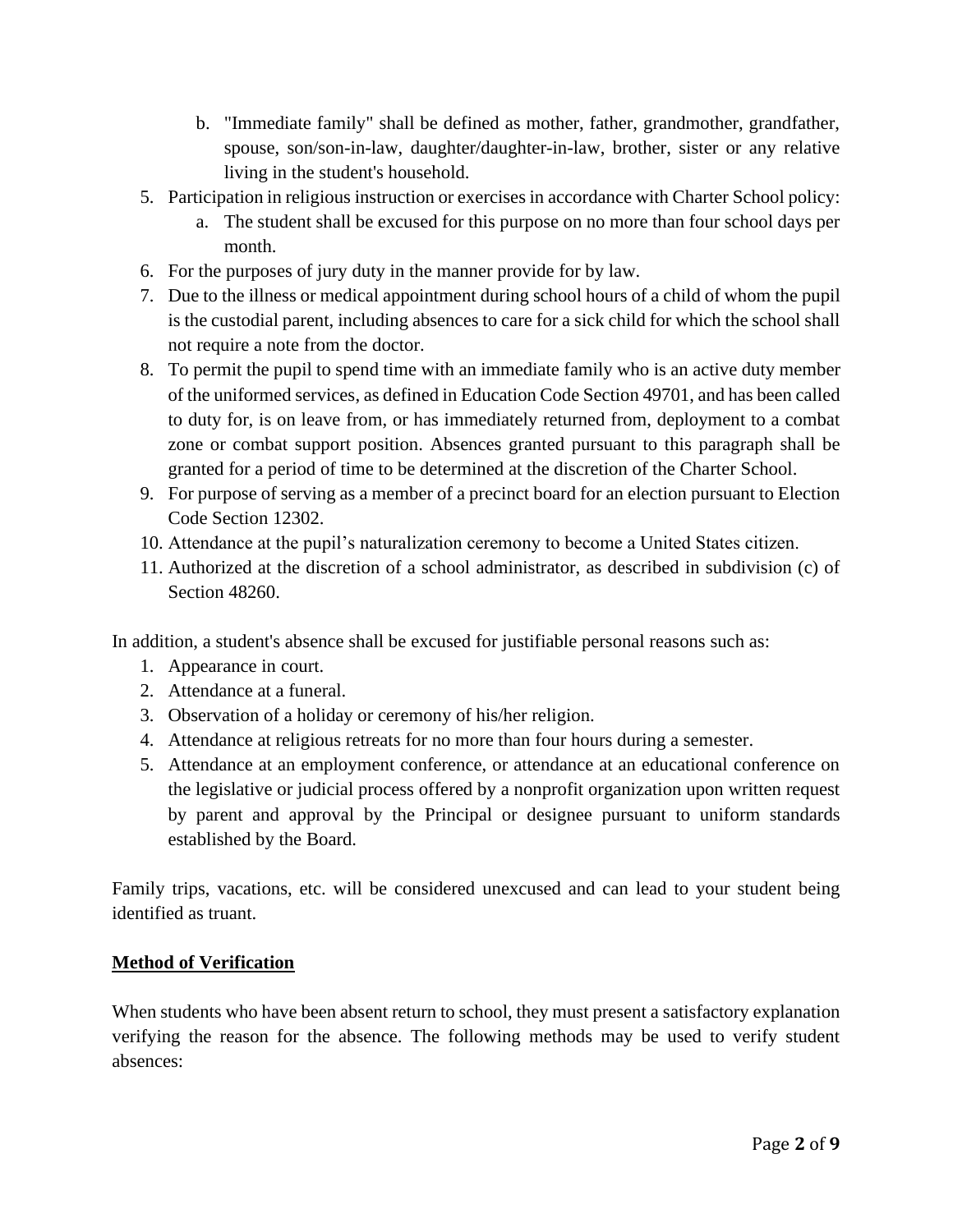- 1. Signed, written note from parent/guardian, parent representative.
- 2. Conversation, in person or via email (at attendance@cocospa.org) or by phone call (at 925- 235-1130), between the verifying employee and the student's parent/guardian or parent representative indicating the reason for the absence within three (3) school days of the student's return to school. The employee shall subsequently record the following:
	- a. If the parent/guardian or parent representative is clearing an absence or tardy.
	- b. Student's name (please spell the last name).
	- c. Student's grade.
	- d. Name and relationship to student.
	- e. The date(s) or time(s) of absence.
	- f. A specific reason for the absence.
	- g. Name of the employee who noted and verified the absence.
	- h. Name of the person picking up the student if it's a request for early release.
- 3. Visit to the student's home by the verifying employee, or any other reasonable method, which establishes the fact that the student was absent for the reasons stated. A written recording shall be made, including information outlined above.
- 4. Healthcare provider verification:
	- a. Any Student who is absent on ten percent (10%) or more of the schooldays in the school year is considered chronically absent by the State of California.
	- b. A healthcare provider's note of illness will be accepted for any reported absence. Upon reaching ten (10) excused absences in the school year for illness verified by methods listed in #1-#3 above without a healthcare provider's note, the parent/guardian and student will be required to meet with the Dean of Students to review the student's records and any further absences for illness must be verified by a healthcare provider.
	- c. For on-going or long-term medical issues, the parent/guardian and student must submit documentation annually.
	- d. When excusing students for confidential medical services or verifying such appointments, Charter School staff shall not ask the purpose of such appointments but may contact a medical office to confirm the time of the appointment.

All absences must be cleared within three (3) school days or they will be marked as unexcused absences. As discussed in more detail below, once the student has three (3) unexcused absences, your student will be identified as a truant and processes for upholding the Attendance Policy will be implemented.

## **Unexcused Absences/Truancy for Classroom Based Attendance**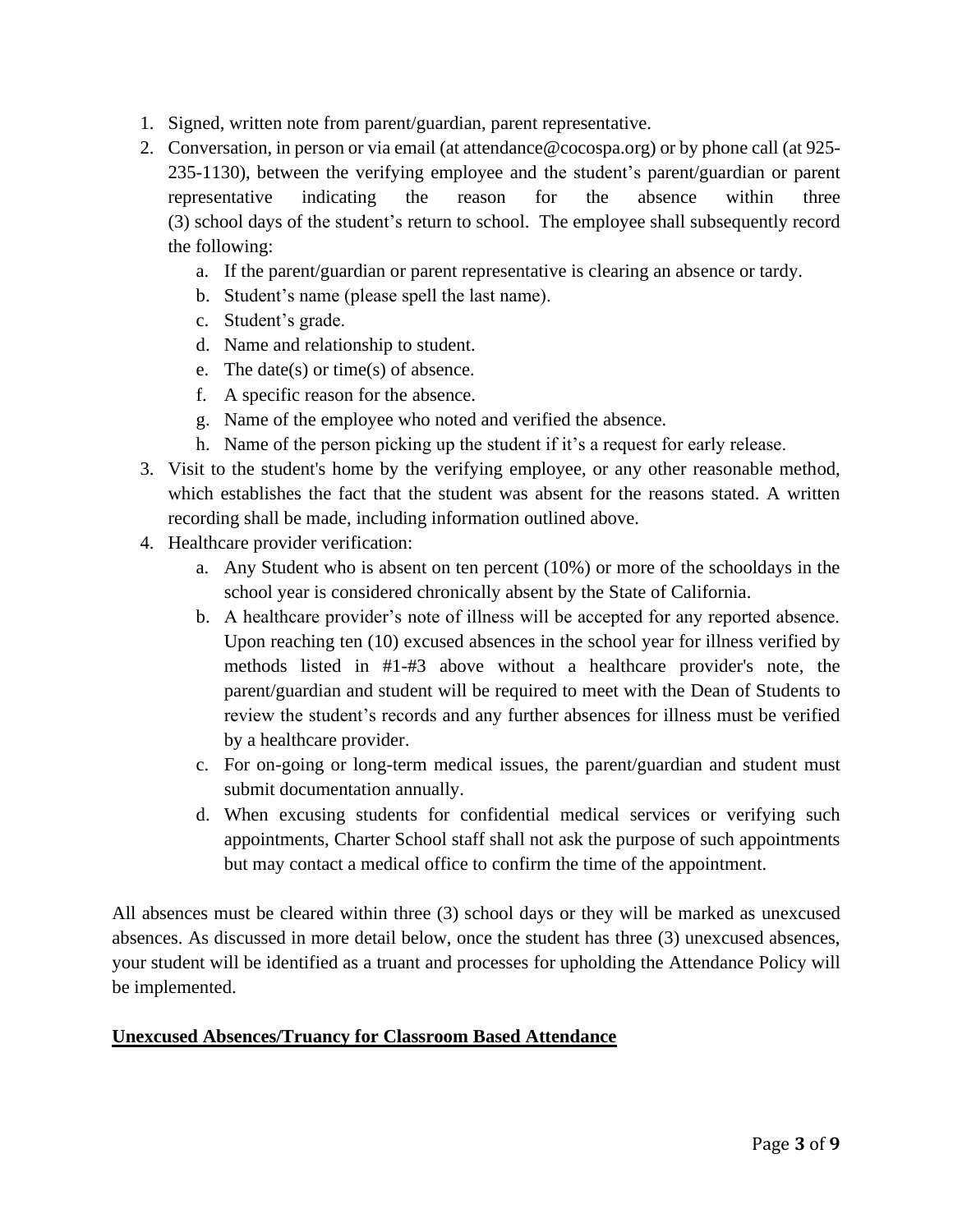Students shall be classified as truant if the student is absent from school without a valid excuse three (3) full days in one (1) school year, or if the student is tardy or absent for more than any 30 minute period during the school day without a valid excuse on three (3) occasions in one (1) school year, or any combination thereof. Such students shall be reported to the Principal or designee and will be required with their parents/guardians to comply with the process below for upholding the attendance policy.

In addition, students shall be classified as a chronic truant if the student is absent from school without a valid excuse for ten (10) percent or more of the school days in one school, from the date of enrollment to the current date.

The Principal, or designee, shall implement positive steps to reduce truancy, including working with the family in an attempt to resolve the attendance problem. A student's progress and learning may be affected by excessive unexcused absences. If all attempts to resolve the student's attendance problem are unsuccessful, the Charter School will implement the processes described below.

# **Missed Assignments and Inaccurate Absences**

It is the responsibility of the family to contact the student's teachers directly or utilize the Personal Learning Plan ("PLP"), PowerSchool and/or the Charter School website to obtain missed work. All absences will be recorded, and can be checked, in PowerSchool. In the event of an unplanned absence, upon a student's return, he/she should meet with his/her Spotlight Mentor to create goals around missed work and to remain on pace with the course.

If you receive a communication stating your student was absent in one (1) or more classes on a particular day and you believe there was an error, please contact the Office via phone (at 925-235- 1130) or email (at attendance@cocospa.org).

## **Leaving School Early/Removing Students from Class**

Families are strongly discouraged from taking students out of school early. However, families who need their student to leave school early should contact the office via phone (at 925-235-1130) or email (at [attendance@cocospa.org\)](mailto:attendance@cocospa.org) at least 24 hours in advance. The pre-approved designee will then be allowed to pick the student up from SPA.

## **Extended Absences**

Extended absences during the school year are highly discouraged. If these are unavoidable, parents must contact the school as soon as possible to make appropriate arrangements. The Charter School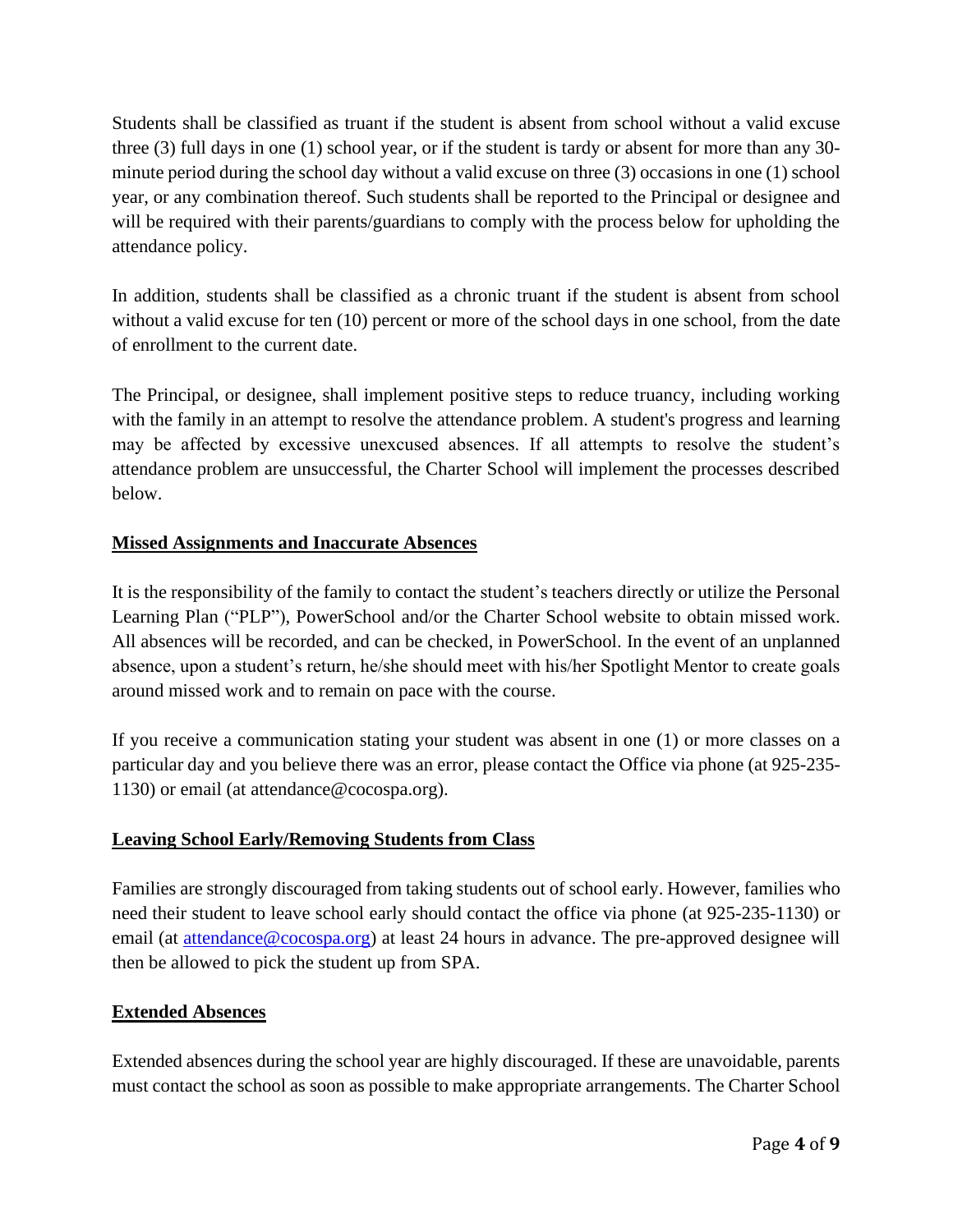reserves the right to require enrollment in summer school and/or online courses to complete missed coursework if the absence is longer than fifteen (15) school days. If a student is unable to complete necessary makeup work, he/she may not be promoted to the next course level.

# **PROCESS FOR UPHOLDING THE ATTENDANCE POLICY**

### **Truancy Process**

- 1. Each of the first two (2) unexcused absences or unexcused tardies over 30 minutes will result in a call home to the parent/guardian by the Principal or designee. The student's classroom teacher may also call home.
- 2. Each of the third (3rd) and fourth (4th) unexcused absences or unexcused tardies over 30 minutes will result in a call home to the parent/guardian by Principal or designee. In addition, the student's classroom teacher may also call home and/or the Charter School may send the parent an e-mail notification. In addition, upon reaching three (3) unexcused absences or unexcused tardies over 30 minutes in a school year, the parent/guardian will receive "Truancy Letter #1" from the Charter School. This letter must be signed by the parent/guardian and returned to the Charter School. This letter shall also be accompanied by a copy of this Attendance Policy. This letter, and all subsequent letter(s) sent home, shall be sent by Certified Mail, return receipt requested, or some other form of mail that can be tracked.
- 3. Upon reaching six (6) unexcused absences or unexcused tardies over 30 minutes, the parent/guardian will receive "Truancy Letter #2 – Conference Request," and a parent/guardian conference will be scheduled with the Dean of Students to review the student's records and develop an intervention plan/contract. In addition, the Charter School will consult with a school counselor regarding the appropriateness of a home visitation and/or case management.
- 4. Upon reaching nine (9) unexcused absences or unexcused tardies over 30 minutes, the student will be referred to a Student Success Team ("SST") and the Student Attendance Review Board ("SARB"). In addition, the parent/guardian will receive a "Habitual Truancy Re-classification Letter #3," and will be asked/invited to attend an evening assembly for parents/guardians of chronically absent students.
- 5. The SARB panel will be composed of designated school staff. The SARB panel will discuss the absence problem with the Parent/Guardian to work on solutions, develop strategies, discuss appropriate support services for the student and his/her family, and establish a plan to resolve the attendance issue.
	- a. The SARB panel shall direct the parent/guardian that no further unexcused absences or tardies can be tolerated.
	- b. The parent/guardian shall be required to sign a contract formalizing the agreement by the parent/guardian to improve the child's attendance or face additional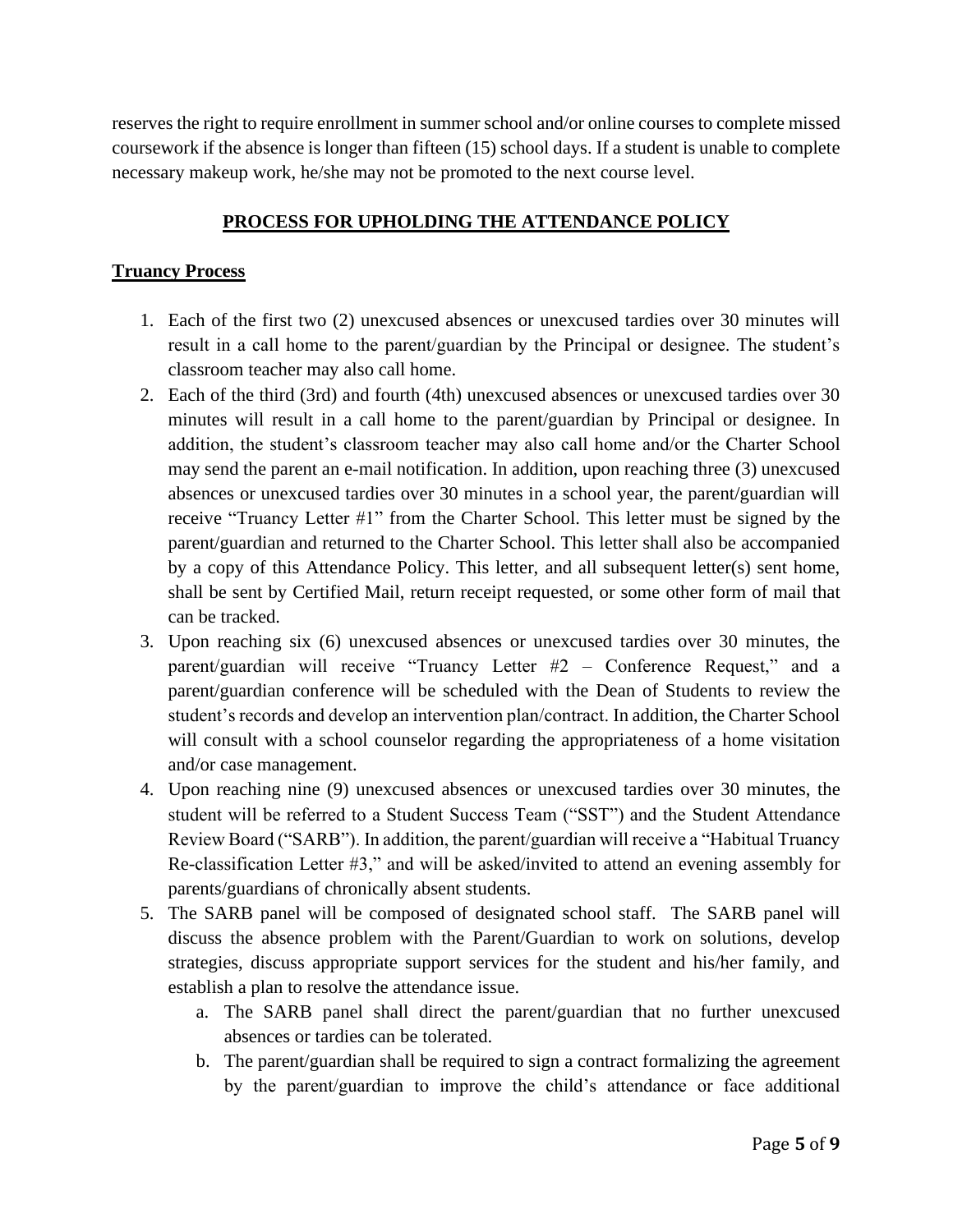administrative action. The contract will identify the corrective actions required in the future, and indicate that the SARB panel shall have the authority to order one or more of the following consequences for non-compliance with the terms of the contract:

- i. Parent/guardian to attend school with the child for one day
- ii. Student retention
- iii. After school detention program
- iv. Required school counseling
- v. Loss of field trip privileges
- vi. Loss of school store privileges
- vii. Loss of school event privileges
- viii. Required remediation plan as set by the SARB
- ix. Notification to the District Attorney
- c. The SARB panel may discuss other school placement options.
- d. Notice of action recommended by the SARB will be provided in writing to the parent/guardian.
- 6. If the conditions of the SARB contract are not met, the student may incur additional administrative action up to and including disenrollment from the Charter School, consistent with the Involuntary Removal Process described below. If the student is disenrolled after the Involuntary Removal Process has been followed, notification will be sent within thirty (30) days to the student's last known district of residence.
- 7. For all communications set forth in this process, the Charter School will use the contact information provided by the parent/guardian in the registration packet. It is the parent's or guardian's responsibility to update the Charter School with any new contact information.
- 8. If student is absent ten (10) or more consecutive school days without valid excuse and parent/guardian cannot be reached at the number or address provided in the registration packet and does not otherwise respond to the Charter School's communication attempts, as set forth above, the student will be in violation of the SARB contract, and the SARB panel will recommend that the student be disenrolled in compliance with the Involuntary Removal Process described below.

#### **Medical Verification Process**

1. When a student has six (6) excused absences due to illness, the parent/guardian will receive "Medical Verification Letter #1" from the Charter School. The letter will state that the student has missed six (6) days of school. The letter will also notify parent/guardian that once the student reaches ten (10) excused absences due to illness, parent/guardian and student will be required to meet with the Dean of Students to review the student's records and any further absences for illness must be verified by a healthcare provider. This letter must be signed by the parent/guardian and returned to the Charter School. This letter shall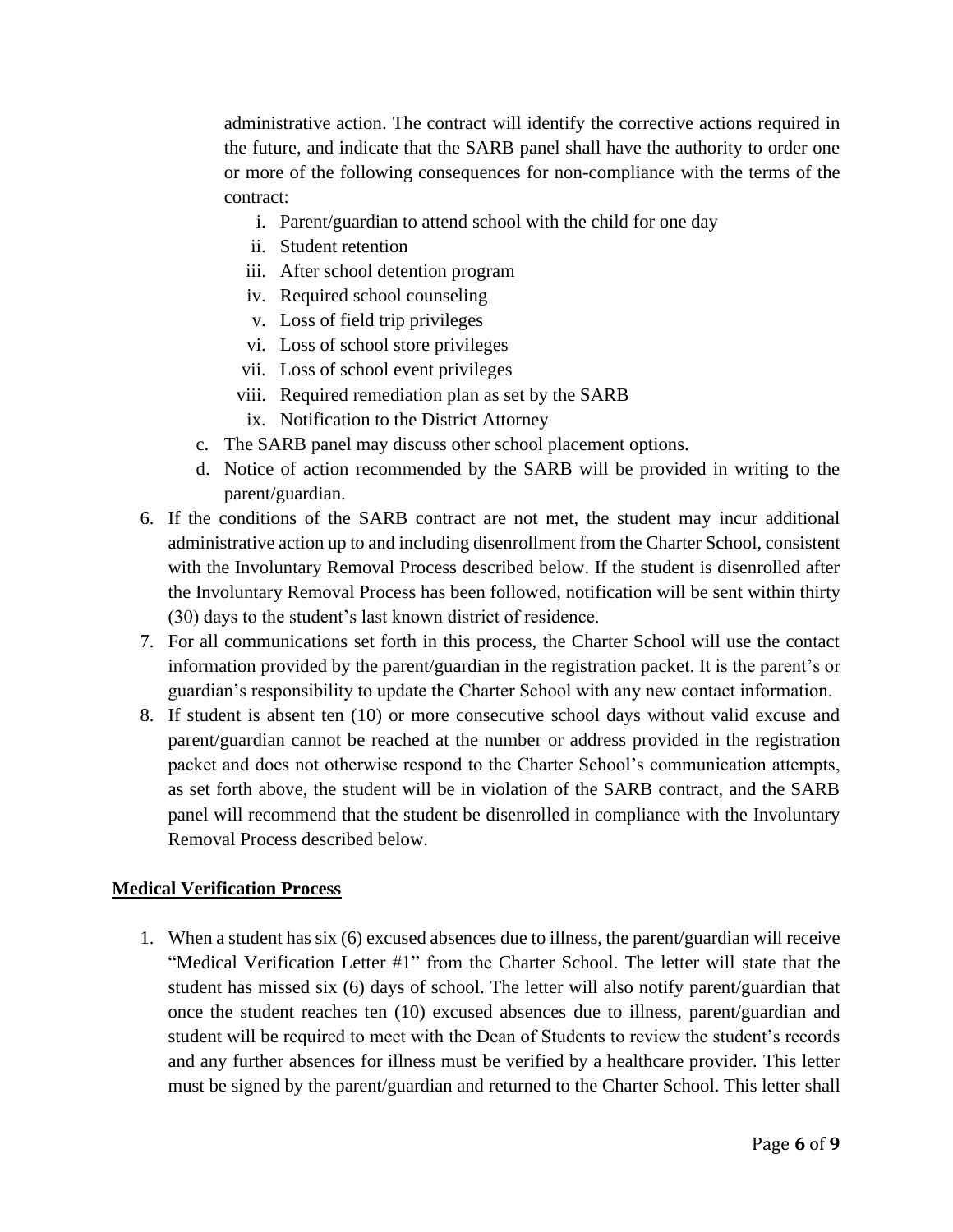also be accompanied by a copy of this Attendance Policy. This letter, and all subsequent letter(s) sent home, shall be sent by Certified Mail, return receipt requested, or some other form of mail that can be tracked.

2. When a student reaches ten (10) excused absences due to illness, the parent/guardian will receive "Medical Verification Letter #2" from the Charter School. The Letter will state that the student has missed ten (10) days of school due to illness, and thus parent/guardian and student are required to meet with the Dean of Students to review the student's records and any further absences for illness must be verified by a healthcare provider. If the parent/guardian does not provide the required verification, each absence will be considered unexcused and the student will be subject to the Charter School's truancy process.

### **Process for Students Who Are Not in Attendance at the Beginning of the School Year**

When students are not in attendance on the first five (5) days of school, the Charter School will attempt to reach the parent/guardian on a daily basis for each of the first five (5) days to determine whether the student has an excused absence, consistent with the process outlined in this Policy. If the student has a basis for an excused absence, parents must notify the school of the absence and provide documentation consistent with this Policy. However, consistent with process below, students who are not in attendance due to an unexcused absence by the fifth day of school will be disenrolled from the Charter School roster, as it will be assumed that the student has chosen another school option.

- 1. Students who are not in attendance on the first day of school will be contacted by phone to ensure their intent to enroll.
- 2. Students who have indicated their intent to enroll but have not attended by the third day will receive a letter indicating the student will be disenrolled after the fifth day of school if the student has not attended school without valid excuse.
- 3. Students who have indicated their intent to enroll but have not attended by the fifth day will receive a phone call reiterating the content of the letter.
- 4. Students who have not attended by the sixth day, and do not have an excused absence as defined above for not being in attendance will be disenrolled from the roster.
- 5. The Charter School will use the contact information provided by the parent/guardian in the registration packet.
- 6. The Charter School will send the Involuntary Removal Notice to the Parent/Guardian and follow the Involuntary Removal process described below.
- 7. Upon removal, the last known school district of residence will be notified of the student's failure to attend the Charter School and the disenrollment within thirty (30) days of the disenrollment.

#### **Involuntary Removal Process**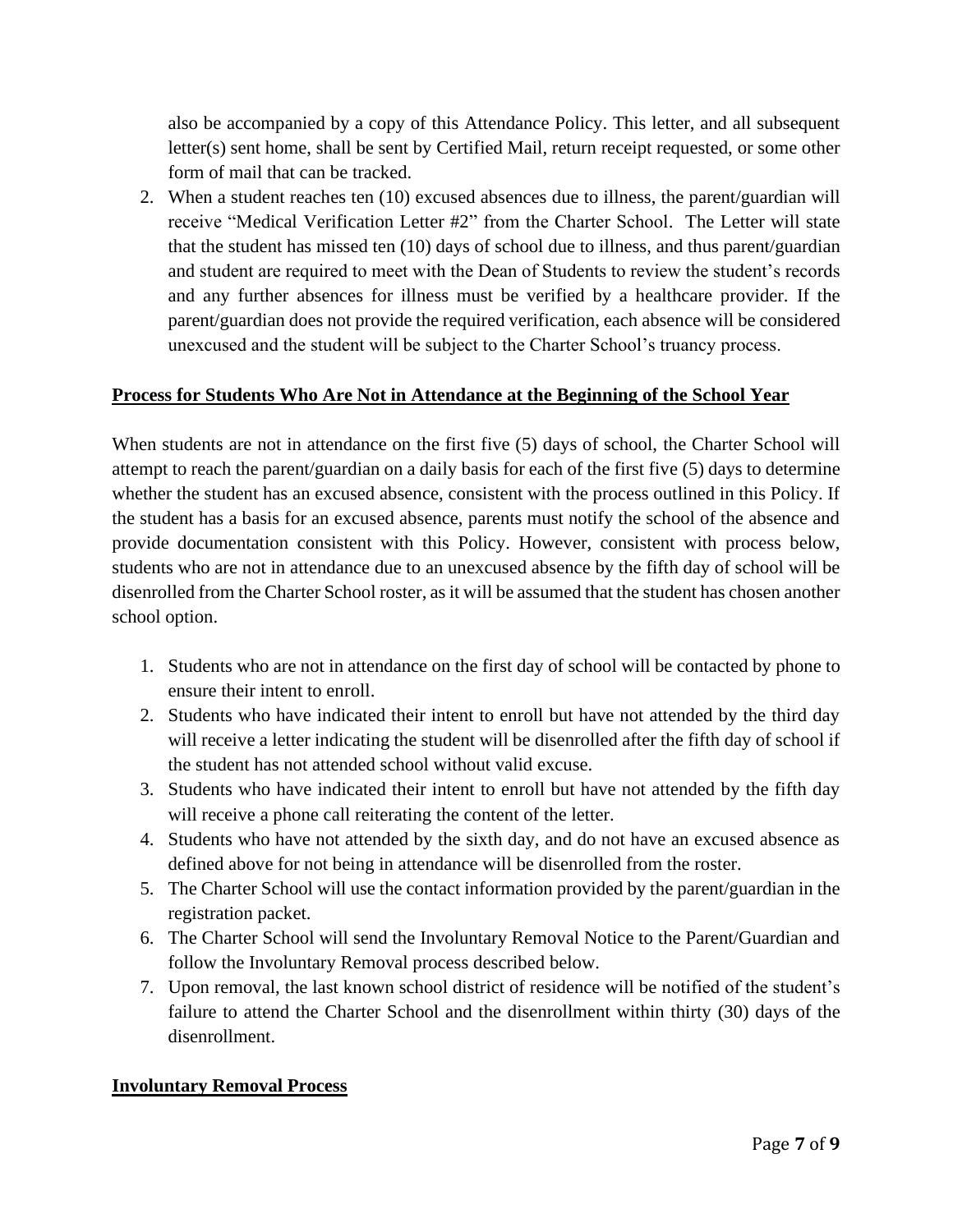No student shall be involuntarily removed by the Charter School for any reason unless the parent or guardian of the student has been provided written notice of intent to remove the student no less than five (5) schooldays before the effective date of the action ("Involuntary Removal Notice"). The written notice shall be in the native language of the student or the student's parent or guardian or, if the student is a foster child or youth or a homeless child or youth, the student's educational rights holder. The Involuntary Removal Notice shall include the charges against the pupil and an explanation of the pupil's basic rights including the right to request a hearing before the effective date of the action. The hearing shall be consistent with the Charter School's expulsion procedures. If the student's parent, guardian, or educational rights holder requests a hearing, the student shall remain enrolled and shall not be removed until the Charter School issues a final decision. As used herein, "involuntarily removed" includes disenrolled, dismissed, transferred, or terminated, but does not include suspensions or expulsions pursuant to the Charter School's suspension and expulsion policy.

Upon parent/guardian request for a hearing, the Charter School will provide notice of hearing consistent with its expulsion hearing process, through which the pupil has a fair opportunity to present testimony, evidence, and witnesses and confront and cross-examine adverse witnesses, and at which the pupil has the right to bring legal counsel or an advocate. The notice of hearing shall be in the native language of the student or the student's parent or guardian or, if the student is a foster child or youth or a homeless child or youth, the student's educational rights holder and shall include a copy of the Charter School's expulsion hearing process.

If the parent/guardian is nonresponsive to the Involuntary Removal Notice, the Student will be disenrolled as of the effective date set forth in the Involuntary Removal Notice. If parent/guardian requests a hearing and does not attend on the date scheduled for the hearing the Student will be disenrolled effective the date of the hearing.

If as a result of the hearing the student is disenrolled, notice will be sent to the student's last known district of residence within thirty (30) days.

A hearing decision not to disenroll the student does not prevent the Charter School from making a similar recommendation in the future should student truancy continue or re-occur.

## **Referral to Appropriate Agencies or County District Attorney**

It is the Charter School's intent to identify and remove all barriers to the student's success, and the Charter School will explore every possible option to address student attendance issues with the family. For any unexcused absence, the Charter School may refer the family to appropriate schoolbased and/or social service agencies.